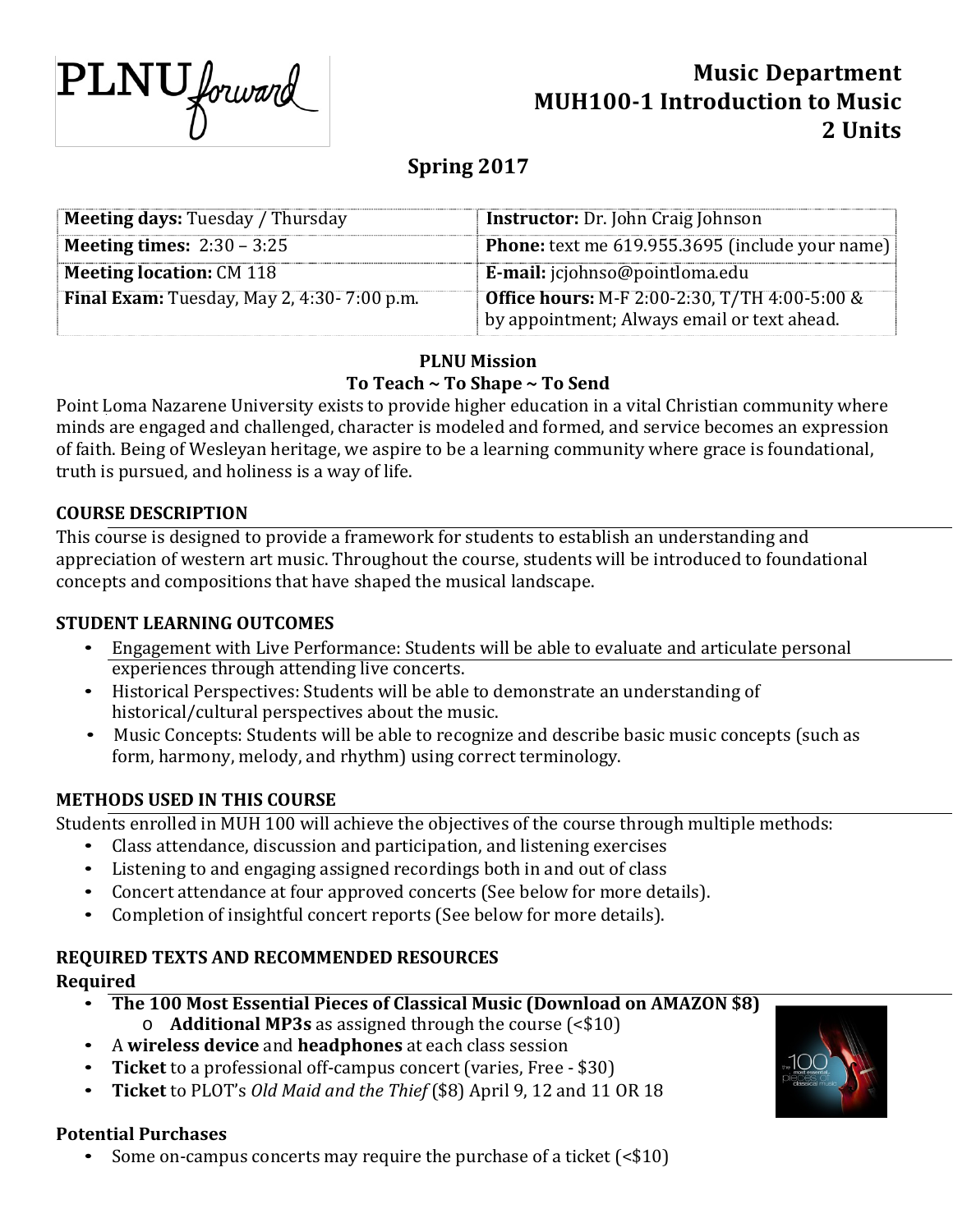# **ATTENDANCE AND PARTICIPATION**

Regular and punctual attendance at all classes is considered essential to optimum academic achievement. Due to the importance of lectures, in-class presentations, group activities, and class discussions you will receive credit for your attendance.

# **UNIVERSITY ATTENDANCE POLICY**

If the student is absent from more than 10 percent of class meetings, the instructor has the option of filing a written report, which may result in de-enrollment. If the absences exceed 20 percent, the student may be de-enrolled without notice. If the date of de-enrollment is past the last date to withdraw from a class, the student will be assigned a grade of W or WF consistent with university policy in the grading section of the catalog. See Academic Policies in the undergrad student catalog.

# **LISTENING**

The principal homework for this class is to listen to and memorize our assigned recordings. The following are some suggestions on how to memorize this music effectively.

- Listen and engage multiple times each day (a minimum of 30 minutes per day<br>• Create a "system" to help you identify compositions (Flash Cards, Excel Docum
- Create a "system" to help you identify compositions (Flash Cards, Excel Document, iTunes Labels)
- Listen and view multiple performances of assigned works
- Take notes in-class (to keep track of time periods and composers)

For each full-length piece, you should be able to identify the composition's name, composer, and time period after listening to as little as ten seconds from anywhere within the piece.

## **ASSESSMENT AND GRADING**

Students will be evaluated on their daily work, on their playing tests, and on their improvement

| Category                                     | Percentage                   |  |
|----------------------------------------------|------------------------------|--|
| Class Participation, Quizzes, and Group Work | 50                           |  |
| <b>Concert Reports</b>                       | 20 (5 extra credit possible) |  |
| Midterm Exam                                 |                              |  |
| Final Exam (Cumulative)                      |                              |  |

| <b>PERCENTAGE</b> | <b>GRADE</b> | <b>PERCENTAGE</b> | <b>GRADE</b>    |
|-------------------|--------------|-------------------|-----------------|
| 100-93            |              | 76.9-73           |                 |
| 92.9-90           | A-           | 72.9-70           | ር-              |
| 89.9-87           | B+           | 69.9-67           | $\overline{})+$ |
| 86.9-83           | В            | 66.9-63           |                 |
| 82.9-80           | В-           | 62.9-60           | D-              |
| 79.9-77           | C+           | Below 60          |                 |

#### Grading for this course is on a fixed scale:

### **INCOMPLETES AND LATE ASSIGNMENTS**

All assignments are to be submitted/turned in by the beginning of the class session on the day they are due—including assignments posted in Canvas. Late assignments are not accepted, so if there are any issues you know about that may prevent you from completing an assignment in a timely manner, be sure to discuss it with me before the due date! Concert Reports are due no later than one week after the event.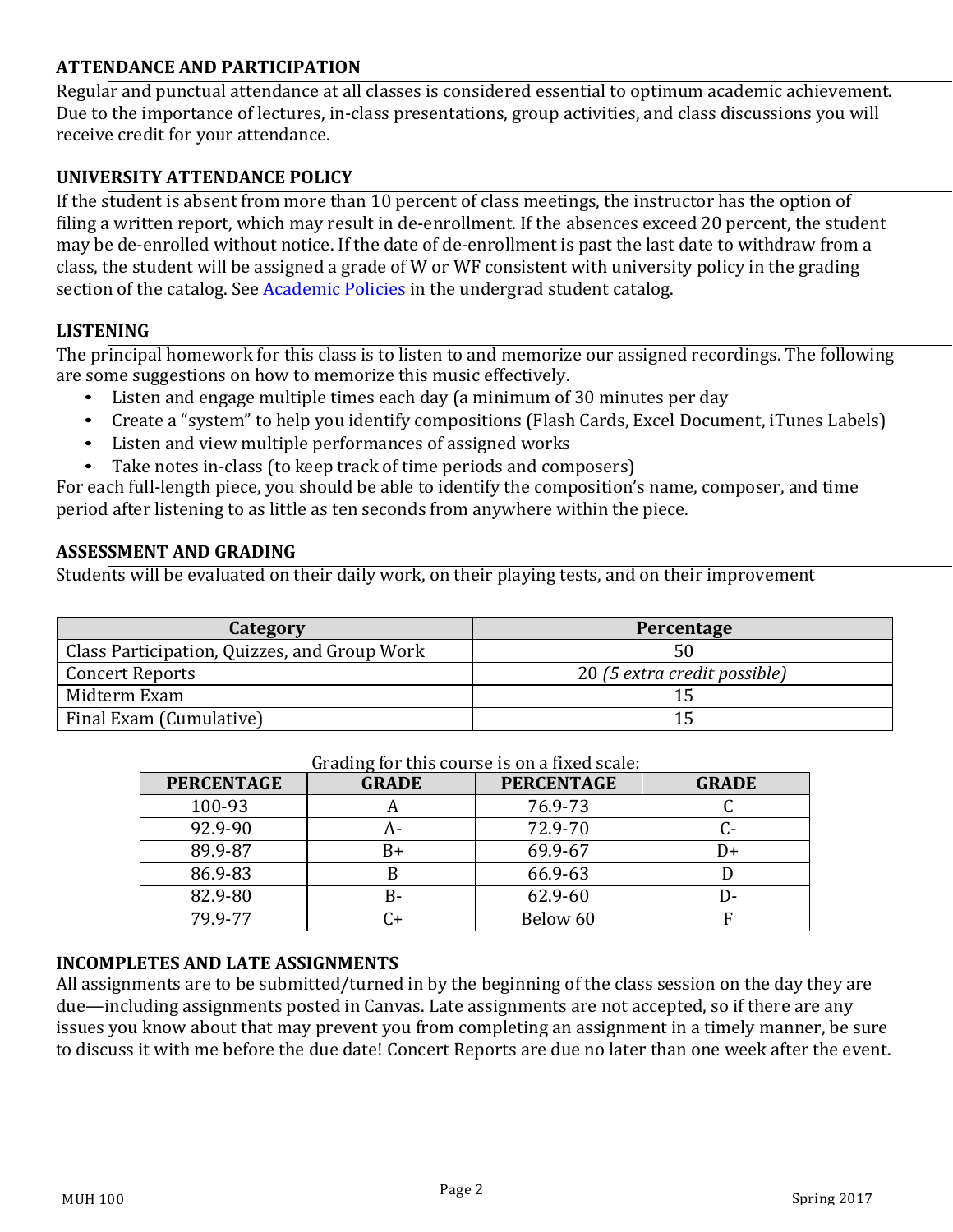### **FINAL EXAMINATION POLICY**

Successful completion of this class requires taking the final examination **on its scheduled day –** *Tuesday, May 2, 2017 4:30-7pm*. No requests for early examinations or alternative days will be approved.

### **CONCERT ATTENDANCE POLICY**

Attendances at live concerts help students to gain a greater understanding of the complexities of this art form to help you experience how live performance enriches musical understanding and appreciation.

You are asked to attend a **minimum four concerts (in their entirety)** during the semester A minimum of **one of them must to be a pre-approved off-campus professional** (see below) Concerts need to **represent western art music** (*not musical theatre, gospel, rock, pop, etc)* **One of the on-campus concerts may be a of the jazz idiom** (PLNU Jazz Band or Vocal Jazz)

### **PLNU On-campus Concerts:**

<http://www.pointloma.edu/experience/academics/schools-departments/department-music/music-events>

**Approved Off-Campus Professional Concert Opportunities** *(will require the purchase of a ticket):*  **San Diego Symphony** <http://www.sandiegosymphony.org/>

*Student Last Minute Discount tickets are available for selected performances for \$10 cash only. ALWAYS CALL BEFORE HEADING DOWN. Great programs such as Symphony Night Live are available. Call 619.235.0804.*  **San Diego Opera** [www.sdopera.com](http://www.sdopera.com/) Most productions will offer \$20 student tickets through the Student Ticket Initiative (register online)

**Mainly Mozart, San Diego<http://mainlymozart.org/>**

**Art of Elan [//artofelan.org/events/upcoming/](http://artofelan.org/events/upcoming/)**

**La Jolla Music Society** [www.LJMS.org](http://www.ljms.org/)

**Los Angeles Philharmonic** <http://www.laphil.com/>

**Los Angeles Opera** [https://www.laopera.org](http://www.losangelesopera.com/)

**La Jolla Symphony & Chorus** <http://www.lajollasymphony.com/index.php>

### **CONCERT REPORTS**

**Submit on Canvas within one week of the concert.** *Requirements are found on Canvas.*  **Minimum Submission Timeline:** 

Minimum of 1 attended by  $3/6 \sim 2$  attended by  $3/27 \sim 3$  attended by  $4/17$ On-Campus #1 submission will close on 3/27 On-Campus #2 submission will close on 4/17 **All reports due by noon on 5/1**

### **USE OF TECHNOLOGY**

Point Loma Nazarene University encourages the use of technology for learning, communication, and collaboration. It is each student's responsibility to check his or her PLNU email on a daily basis. Since Canvas will be used in this course, it is each student's responsibility to be able to access Canvas and complete required tasks on time. Audacity and iTunes are preferred software and are available for free online (tutorials are available on Canvas). For help contact the Helpdesk x2222.

You are encouraged to bring your laptop, iPad, and/or cell phone to class—but please make sure you use them appropriately and responsibly. If a tech tool becomes a distraction or disruption while class is in session, I will ask you to put it away or invite you to no longer bring it to class.

### **ACADEMIC DISHONESTY**

Students should demonstrate academic honesty by doing original work and by giving appropriate credit to the ideas of others. As explained in the university catalog, academic dishonesty is the act of presenting information, ideas, and/or concepts as one's own when in reality they are the results of another person's